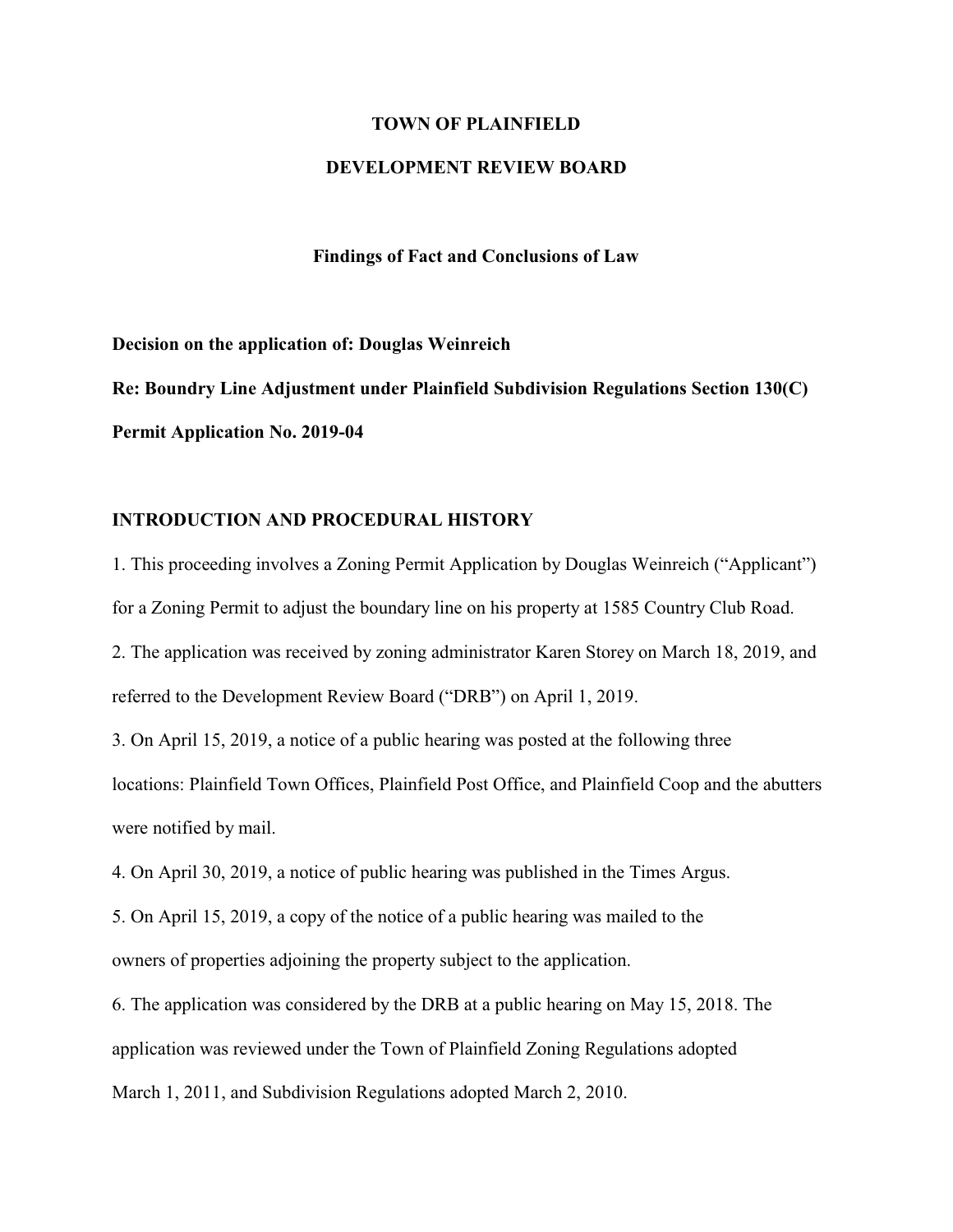7. Present at the hearing were Mr. Weinreich and the following members of the DRB: Chair Janice Walrafen, Members Alice Dworkin, Elaine Parker, and James Volz. Zoning Administrator Karen Story was also present. No one else attended.

### **FINDINGS**

Based on the application, testimony, and exhibits, the Development Review Board makes the following findings:

1. Mr. Weinreich owns a house at 1585 Country Club Road in the Town of Plainfield, Vermont,

Tax Parcel No. 016-1585.

2. Mr. Weinreich owns two contiguous lots at 1585 Country Club Road and is proposing to

adjust the boundary line between the two lots to reduce the smaller of the two parcels by 12.09

acres and add that to the larger of the two parcels so that the larger parcel will be 64.72 acres.

3. This application is governed by the Town of Plainfield Zoning Regulations dated March

1, 2011, and Plainfield Subdivision Regulations Section 130(C) dated March 2, 2010.

4. Section 130(C) of those regulations provides the following:

Boundary Line Adjustments. A boundary line adjustment may be approved by the Zoning Administrator or the Planning Commission depending on the scope of the adjustment. In either case the following conditions apply for any boundary line adjustment:

1. The total number of parcels resulting from the transaction will not be greater than the number of parcels that existed prior to the proposed boundary line adjustment;

2. It will not make complying lots nonconforming, and will not increase the nonconformance of any existing lot.

3. A plat map showing the locations of the new boundaries must be filed in accordance with Vermont statutes.

5. In this case all three requirements are met. The plat map and testimony provided by Mr.

Weinreich clearly show that there are two existing parcels and after the adjustment there will